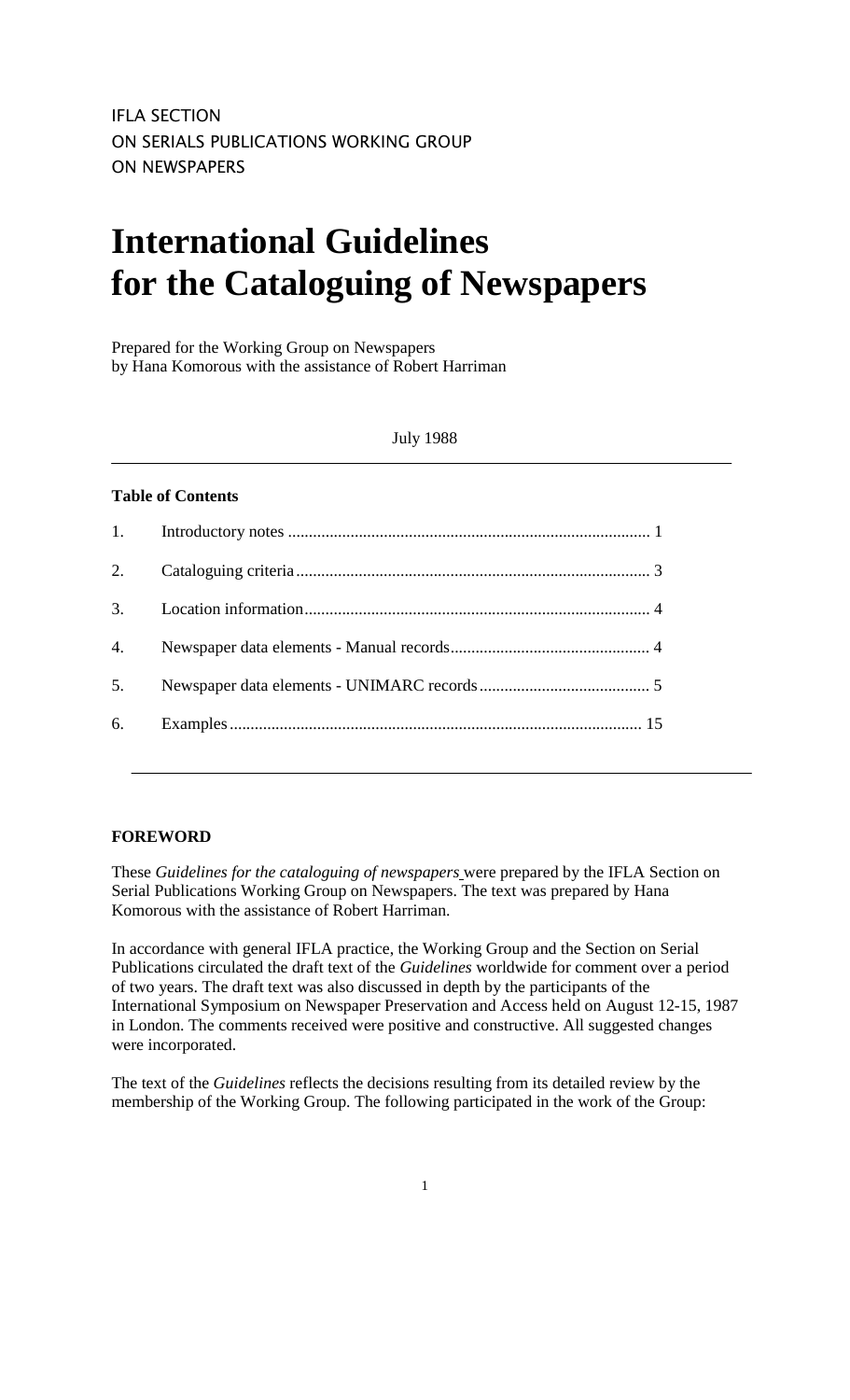| Helmut Bergmann          | Universitätsbibliothek-Wein                     |
|--------------------------|-------------------------------------------------|
| Ian P. Gibb              | British Library, London                         |
| Robert Harriman          | Library of Congress, Washington, D.C.           |
| Willi Hoefig             | Staatsbibliothek, Berlin                        |
| Eve Johansson            | Newspaper Library, British Library, London      |
| Hana Komorous            | University of Victoria, Victoria, B.C.          |
| Johan Mannerheim         | Kungliga "' Bibiotheket, Stockholm              |
| <b>Francoise Perraud</b> | Bibliotheque Nationale, Paris                   |
| Wilbert Ubbens           | <b>Staats-und Universitatsbibliothek Bremen</b> |

### **1. INTRODUCTORY NOTES**

### **1.1 Scope**

These Guidelines specify requirements for item identification, bibliographic description, and location information needed for creation and exchange of newspaper records.

A separate set of data elements is defined for manual and for machine-readable records. Both sets include data needed for the description of newspapers in original and in non-print form.

The Guidelines are intended to identify cataloguing and holdings data necessary for the creation of newspaper records which would fully satisfy needs relating to access and accuracy of description, and which could be used worldwide.

This document does not provide rules and instructions for the creation of newspaper cataloguing records and for coding of UNIMARC records. The original standards from which these Guidelines were developed should be consulted as appropriate.

### **1.2 Purpose**

The purpose of these Guidelines is:

- 1.2.1 To define a set of data elements required for item identification and bibliographic description of newspapers which would facilitate compatible newspaper cataloguing worldwide.
- 1.2.2 To define data elements required for identification of agencies holding newspapers in their collections.
- 1.2.3 To facilitate international exchange of newspaper records in manual and machinereadable form.

### **1.3 Use**

It is anticipated that these Guidelines will be used for:

- 1.3.1 Current and retrospective cataloguing of newspaper collections.
- 1.3.2 Compiling union lists of newspapers.
- 1.3.3 Input of newspaper records into data base facilities.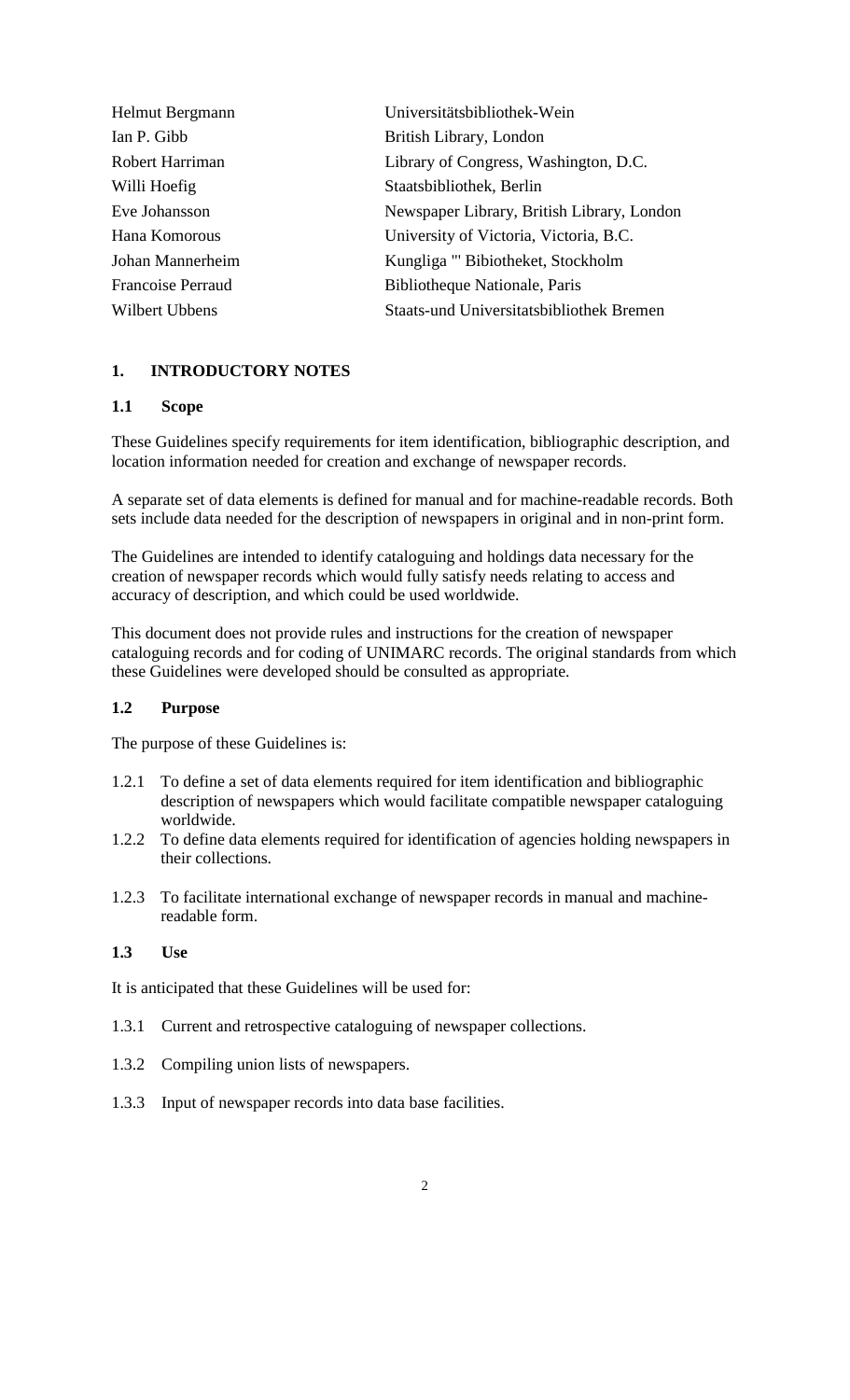- 1.3.4 International exchange of newspaper bibliographic records.
- 1.3.5 Compiling newspaper bibliographies and specialised listings.

# **1.4 Definition**

The International Organisation for Standardisation (ISO) defines a newspaper as follows:

"Newspaper: Serial Publication which contains news on Current events of special or general interest. The individual parts are listed chronologically or numerically and usually appear at least once a week.

Note – newspapers usually appear without a cover, with a masthead, are normally larger than A3 (297mm x 420mm) in size."

It is recognised that within different national contexts there may be variations to this definition, for example special newspapers may be excluded.

### **1.5 Standards**

The set of newspaper data elements for manual records presented in these guidelines is based on the International Standard Bibliographic Description for Serials (ISBD  $(S)$ ) <sup>1</sup>

The set of newspaper data elements for machine readable records is based on UNIMARC  $^2$ .

# **2. CATALOGUING CRITERIA**

As the primary purpose of these Guidelines is to define a set of data elements required for the creation of newspaper cataloguing records, specific cataloguing rules and their interpretation are not given. The user should consult ISBD (S) and the appropriate cataloguing code.

However, in order to achieve maximum compatibility of newspaper cataloguing records, the following criteria are recommended for the creation of separate bibliographic records:

### 2.1 **Editions**

Separate entries should be made for the following types of editions:

- − Geographic editions;
- − Language editions;
- − Special format editions (e.g., large print, airmail, etc.);
- Different frequency editions;
- − Various daily editions.

### 2.2. **Supplements**

Separate entries should be made only for supplements that are published separately.

### 2.3. **Microform reproductions**

Separate entries may be created for newspapers reproduced in microform.

 $\frac{1}{1}$  International Federation of Library Assosciations and Institutions. *ISBD (S): International Standard Bibliographic Description for Serials*. Revised ed. London: IFLA UBCIM, British Library Bibliographic Services, 1988

<sup>2</sup> *UNIMARC Manual*. London: IFLA UBCIM Programme, 1987.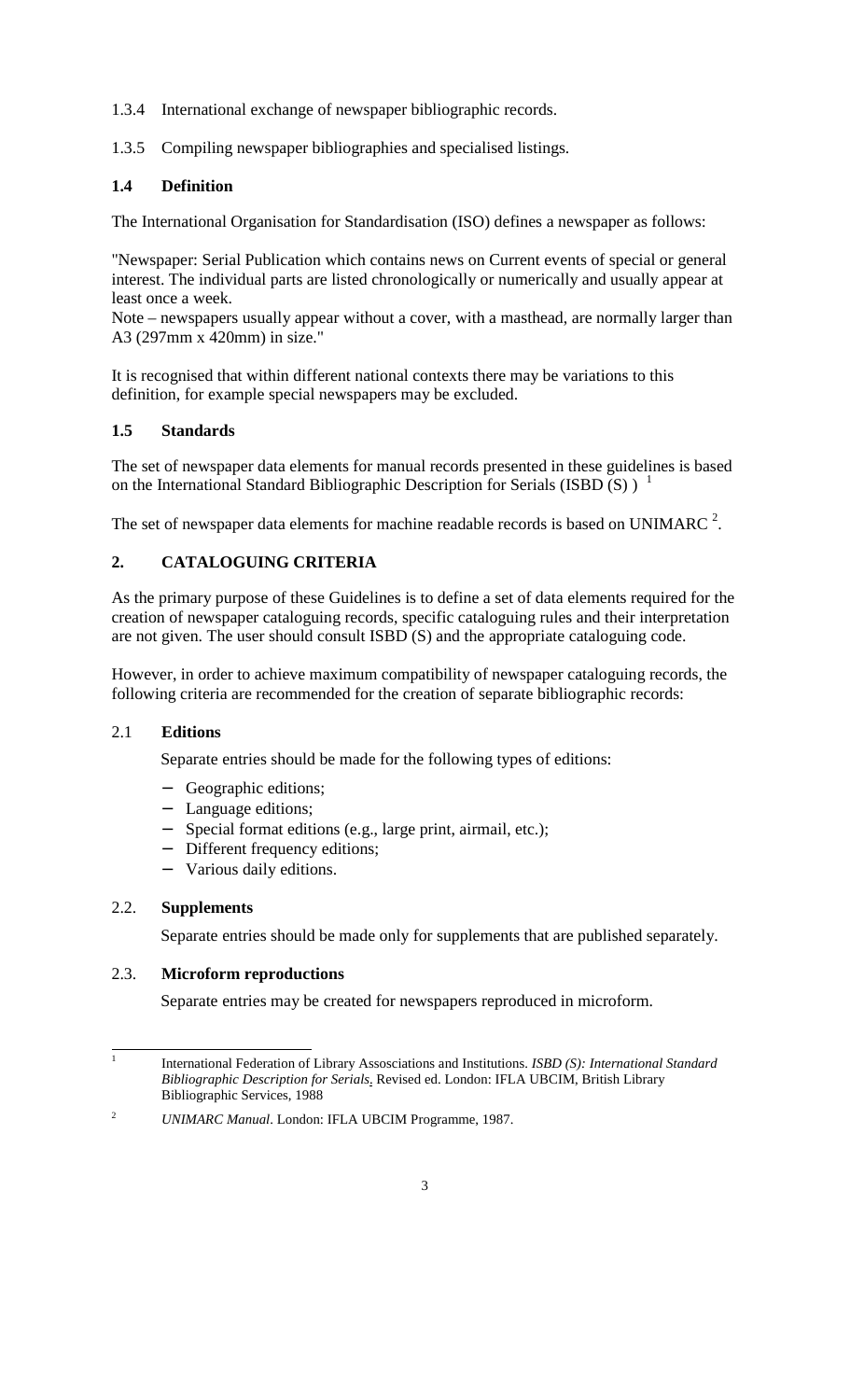### **3. LOCATION INFORMATION**

For the purposes of these Guidelines, location information should consist of identification of the appropriate national union list (preferably), national library, national bibliography or the information organisation or institution where local holdings and location information relating to the item described is maintained.

This location information should consist of the name of the national union list or information organisation in coded form possible. Otherwise, the full name of the union list or organisation may be used.

Location information should be provided with the bibliographic description reflecting each appropriate edition and each appropriate format (e.g., newsprint original, microfilm, microfiche) held. If this is unknown, the location information should be provided only with the bibliographic description reflecting the original newsprint format.

### **4. NEWSPAPER DATA ELEMENTS - MANUAL RECORDS**

Codes:  $M =$  Mandatory,  $MA =$  Mandatory if applicable or available,  $0 =$  Optional

| <b>Description</b> |                                                                                                       | Req. code      |
|--------------------|-------------------------------------------------------------------------------------------------------|----------------|
| Area 1             | Title proper                                                                                          | M              |
|                    | Parallel title(s)                                                                                     | <b>MA</b>      |
|                    | Other title information (in specific cases)                                                           | $\overline{0}$ |
| Area 2             | <b>Edition</b> statement                                                                              | <b>MA</b>      |
| Area 3             | Numeric and chronological designations                                                                | <b>MA</b>      |
| Area 4             | Place of publication                                                                                  | M              |
|                    | Publisher                                                                                             | <b>MA</b>      |
| Area 5             | Extent                                                                                                | $\overline{0}$ |
|                    | <b>Dimensions</b>                                                                                     | $\overline{0}$ |
| Area 7             | Notes:                                                                                                |                |
|                    | General note                                                                                          | $\overline{0}$ |
|                    | Frequency                                                                                             | $\overline{0}$ |
|                    | Variant title                                                                                         | $\theta$       |
|                    | Language                                                                                              | <b>MA</b>      |
|                    | Linking notes*                                                                                        | <b>MA</b>      |
|                    | <b>Edition</b> note                                                                                   | $\overline{0}$ |
|                    | Reproduction note                                                                                     | $\overline{0}$ |
|                    | No more published note                                                                                | MA             |
|                    | Publication details (may include notes on proof<br>numbers, placards, place of publication, publisher |                |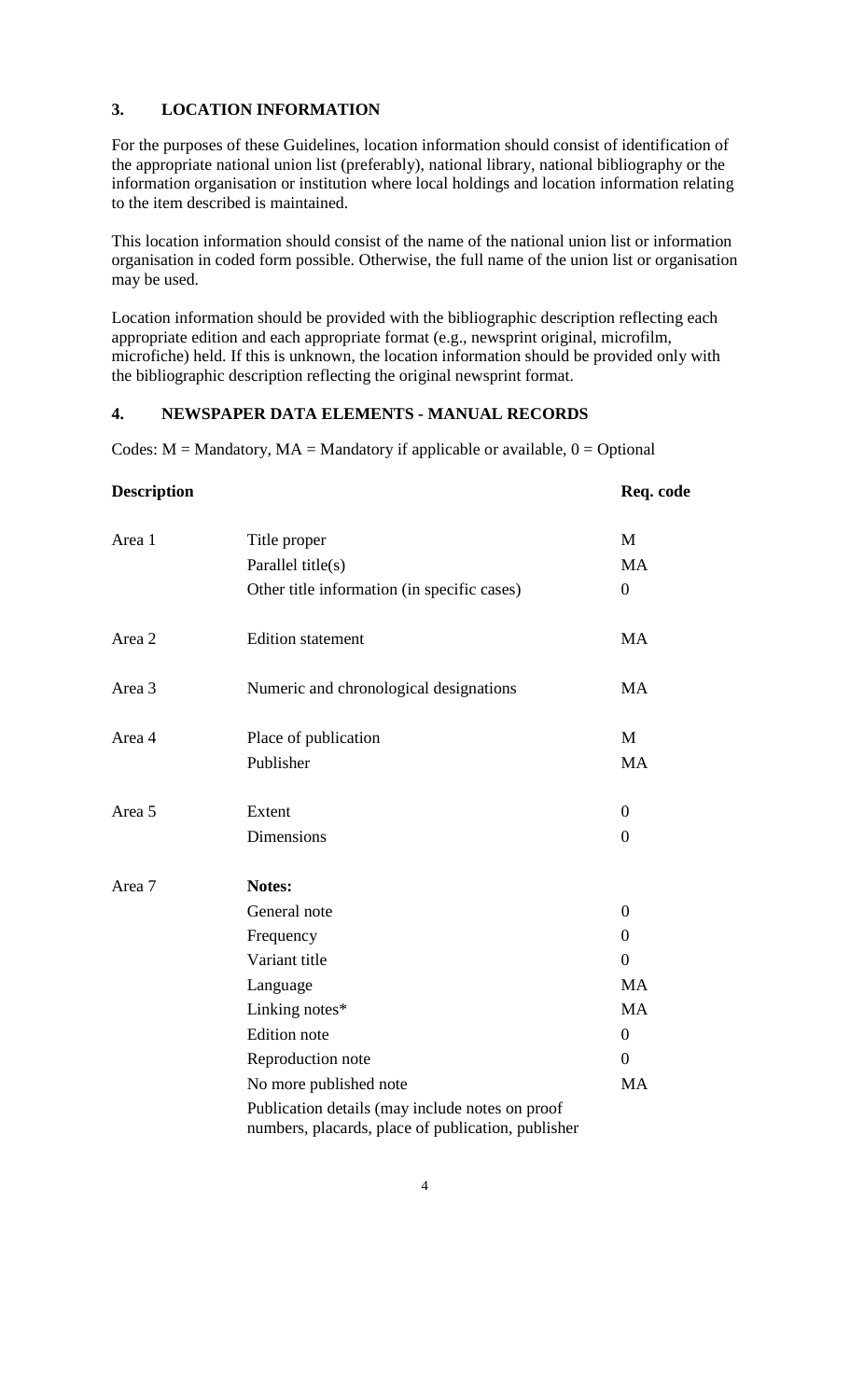|        | and printer)        | $\boldsymbol{0}$ |
|--------|---------------------|------------------|
|        | Geographic coverage | <b>MA</b>        |
|        | Item described      | $\overline{0}$   |
|        | Index availability  | $\overline{0}$   |
|        |                     |                  |
| Area 8 | <b>ISSN</b>         | <b>MA</b>        |
|        | Key title           | $\overline{0}$   |
|        |                     |                  |
| Area 9 | Location data       | MA               |

\* (Linking notes may include: continuations, absorptions, mergers, splits, other editions, translations and changes back to original title.)

# **5. NEWSPAPER DATA ELEMENTS - UNIMARC RECORDS**

As the primary purpose of these Guidelines is to define the set of data elements needed to describe newspapers, UNIMARC data for the Record Label and the Directory are not specified.

Codes:  $M =$  Mandatory,  $MA =$  Mandatory if applicable,  $0 =$  Optional Abbreviations,  $REP = Repeatable, NR = Not repeatable.$ 

# 0 - IDENTIFICATION BLOCK

| <b>Field</b>                  | Ind 1       | Ind <sub>2</sub> | Data      | Sub.          | <b>Subfield</b>     | <b>Comment</b> |
|-------------------------------|-------------|------------------|-----------|---------------|---------------------|----------------|
|                               |             |                  | Req.      | Ident         |                     |                |
| 001 Record Identifier         |             |                  | M         |               | Record Identifier   | <b>NR</b>      |
| 011 ISSN                      | $\mathbf b$ | $\mathbf b$      | <b>MA</b> |               | <b>ISSN</b>         | <b>REP</b>     |
|                               |             |                  |           | \$a           | Number              | <b>NR</b>      |
|                               |             |                  |           | $\frac{1}{2}$ | Erroneous no        | <b>REP</b>     |
| 100 - GENERAL PROCESSING DATA |             |                  |           |               |                     |                |
| 100 General Processing Data   |             |                  | M         |               |                     | <b>NR</b>      |
|                               | $\mathbf b$ | $\mathbf b$      |           |               |                     |                |
| 1. Date Entered on File       |             |                  | M         |               | Char.pos            | $0 - 7$        |
| 2. Type of Publication        |             |                  |           |               |                     | 8              |
|                               |             |                  |           | $a -$         | curr. published     |                |
|                               |             |                  |           | $b -$         | no longer published |                |
|                               |             |                  |           | $c -$         | unknown status      |                |
| 3. Publication Date 1         |             |                  |           |               |                     | $9 - 12$       |
| 4. Publication Date 2         |             |                  |           |               |                     | $13 - 16$      |
| 7. Modit. rec. code           |             |                  | M         |               |                     | 21             |
|                               |             |                  |           | $0 -$         | unmod. record       |                |
|                               |             |                  |           | $1 -$         | mod. record         |                |
| 8. Lang. of Cat.              |             |                  | M         |               | (Codes)             | $22 - 24$      |
| 10. Character Set             |             |                  | M         |               |                     | $26 - 29$      |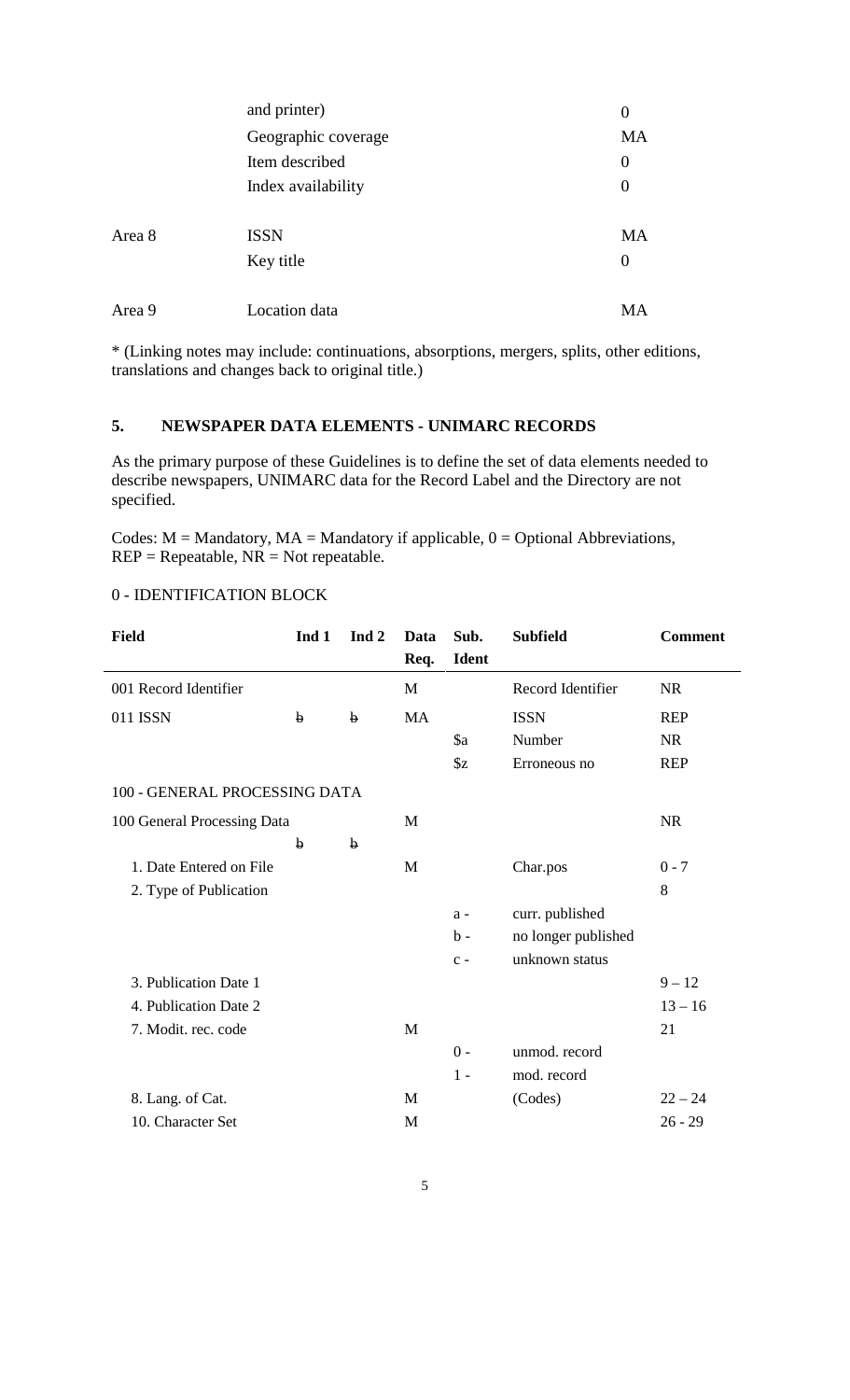| $01 =$  | ISO $646$ (IRV)   |
|---------|-------------------|
| $02 =$  | GOST 13052-67     |
| $03 =$  | ISO ext. Latin    |
| $04 =$  | ISO ext. Cyrillic |
| $0.5 =$ | <b>ISO</b> Greek  |

| <b>Field</b>                                      | Ind 1            | Ind <sub>2</sub> | Data<br>Req.     | Sub.<br>Ident | <b>Subfield</b>             | <b>Comment</b> |
|---------------------------------------------------|------------------|------------------|------------------|---------------|-----------------------------|----------------|
| 101 Language of the item                          |                  |                  | $\mathbf{M}$     |               |                             | NR             |
|                                                   | $\boldsymbol{0}$ |                  |                  |               | Item is in the orig.        |                |
|                                                   | $\mathbf{1}$     |                  |                  |               | Item is a transl.           |                |
|                                                   | $\overline{2}$   |                  |                  |               | Item contains transl        |                |
|                                                   |                  | $\mathbf b$      |                  |               |                             |                |
|                                                   |                  |                  |                  | $\$ {a}       | Language of text            | <b>REP</b>     |
|                                                   |                  |                  |                  | $\S$ g        | Language of title<br>proper | <b>NR</b>      |
| 102 Country of publication                        |                  |                  | M                |               |                             | <b>NR</b>      |
|                                                   | $\mathbf b$      | $\mathbf b$      |                  | $\$ {a}       | Country of<br>publication   | <b>REP</b>     |
|                                                   |                  |                  |                  | \$b           | Locality of<br>publication  | <b>REP</b>     |
| 110 Coded data field:<br>Serials                  |                  |                  | $\boldsymbol{0}$ |               |                             | <b>NR</b>      |
|                                                   | $\mathbf b$      | $\mathbf b$      |                  |               |                             |                |
| 1. Type of serial designator                      |                  |                  |                  |               | Char.pos.                   | $\overline{0}$ |
| 2. Frequency of issue                             |                  |                  |                  |               |                             | $\mathbf{1}$   |
| 3. Regularity                                     |                  |                  |                  |               |                             | $\overline{2}$ |
| 111 Coded data field: Serials-physical attributes |                  |                  |                  |               |                             |                |

0

| h |    |                     | NR         |
|---|----|---------------------|------------|
|   | Sa | Serials-phys. attr. | <b>REP</b> |

Char. pos.0: Phys. medium designator Char. pos.l: Form of reproduction code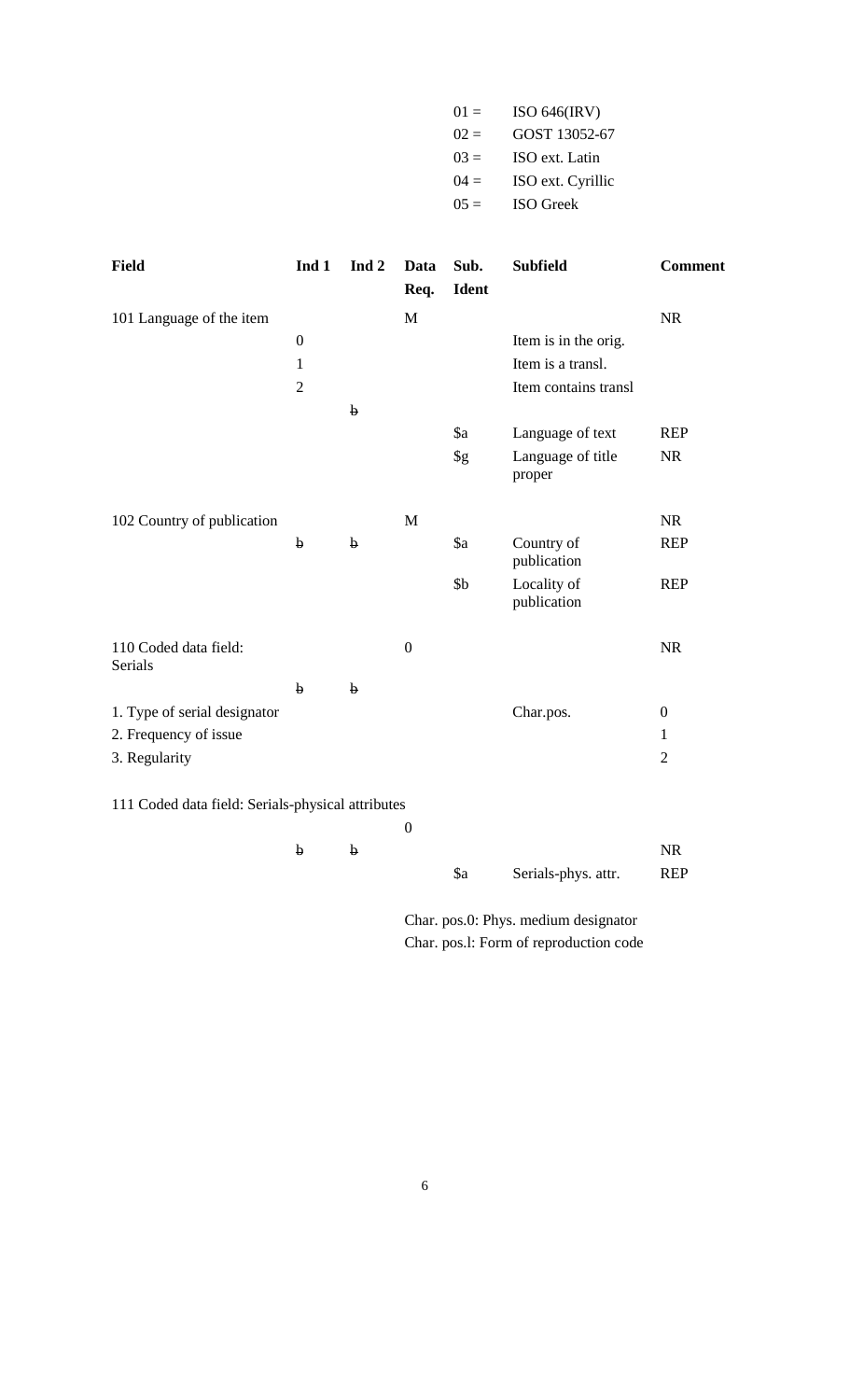# **2 DESCRIPTIVE INFORMATION BLOCK**

| <b>Field</b>                                  | Ind 1        | Ind <sub>2</sub> | Data<br>Req. | Sub.<br>Ident | <b>Subfield</b>            | <b>Comment</b> |
|-----------------------------------------------|--------------|------------------|--------------|---------------|----------------------------|----------------|
| 200 Title /statement of responsibility        |              |                  |              |               |                            |                |
|                                               |              |                  | M            |               |                            | <b>NR</b>      |
|                                               | $\mathbf{1}$ |                  |              |               | Title is significant       |                |
|                                               |              | $\mathbf b$      |              |               |                            |                |
|                                               |              |                  |              | \$a           | Title proper               | <b>NR</b>      |
|                                               |              |                  |              | \$d           | Parallel title             | <b>REP</b>     |
|                                               |              |                  |              | \$e           | Other title info           | <b>REP</b>     |
| 205 Edition statement                         | $\mathbf b$  | $\mathbf b$      | MA           |               |                            | <b>NR</b>      |
|                                               |              |                  |              | $\$a$         | Edition                    | <b>REP</b>     |
| 207 Material specific area: serials-numbering |              |                  | MA           |               |                            |                |
|                                               | $\mathbf b$  |                  |              |               |                            |                |
|                                               |              | $\boldsymbol{0}$ |              |               | Formatted                  |                |
|                                               |              | $\mathbf{1}$     |              |               | Not formatted              |                |
|                                               |              |                  |              | \$a           | Dates/<br>vol.designations | <b>NR</b>      |
|                                               |              |                  |              | \$z           | Source of numb.<br>info    | <b>NR</b>      |
| 215 Publication, distribution, etc            |              |                  |              |               |                            |                |
|                                               | $\mathbf b$  | $\mathbf b$      | M            |               |                            | <b>NR</b>      |
|                                               |              |                  |              | \$a           | Place of<br>Publication    | <b>REP</b>     |
|                                               |              |                  |              | c             | Name of<br>Publisher       | <b>REP</b>     |
| 215 Physical description                      |              |                  |              |               |                            |                |
|                                               | $\mathbf b$  | $\mathbf b$      | $\mathbf{O}$ |               |                            | <b>REP</b>     |
|                                               |              |                  |              | \$a           | Extent of item             | NR             |
|                                               |              |                  |              | c             | other physical<br>details  | $\rm NR$       |
|                                               |              |                  |              | \$d           | Dimensions                 | $\rm NR$       |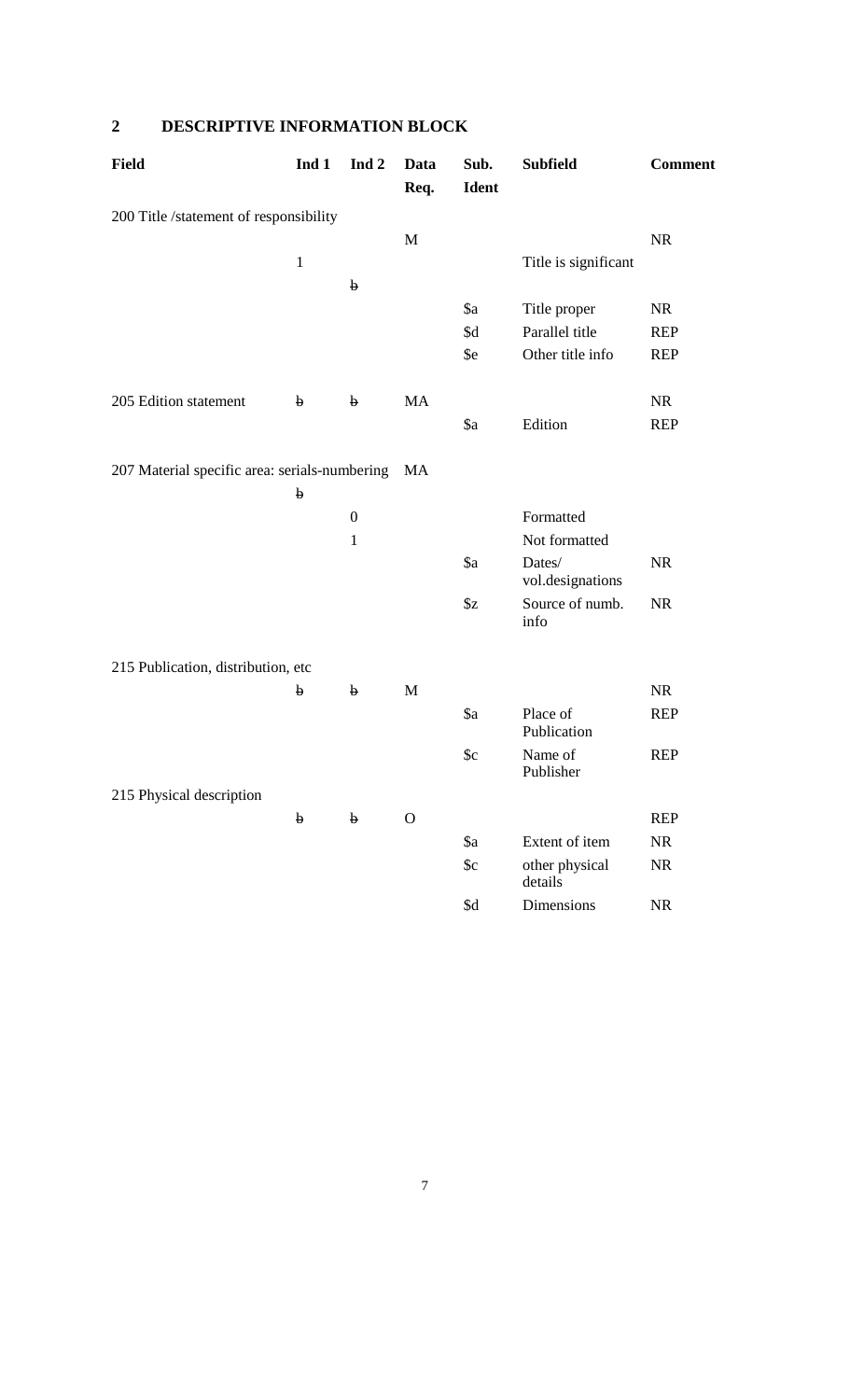### **3 NOTES BLOCK**

| <b>Field</b>     | Ind 1    |    | Ind 2 Data<br>Req. | Sub.<br>Ident | Subfield     | <b>Comment</b> |
|------------------|----------|----|--------------------|---------------|--------------|----------------|
| 300 General note | <b>b</b> | b. |                    |               |              | <b>REP</b>     |
|                  |          |    |                    | \$a           | Text of note | <b>NR</b>      |

This field should contain notes on any aspect of the newspaper bibliographic record or a related record which does not fit any category in the Linking Entry Block.

| 321 Availability of indexes  |   |   |   |         |                       |            |
|------------------------------|---|---|---|---------|-----------------------|------------|
|                              | b | b | O |         |                       | <b>REP</b> |
|                              |   |   |   | $\$ {a} | Text of note          | <b>NR</b>  |
| 326 Frequency statement note |   |   |   |         |                       |            |
|                              | b | b | O |         |                       | <b>REP</b> |
|                              |   |   |   | $\$ {a} | Frequency             | <b>NR</b>  |
|                              |   |   |   | \$b     | Dates of<br>Frequency | <b>NR</b>  |
|                              |   |   |   |         |                       |            |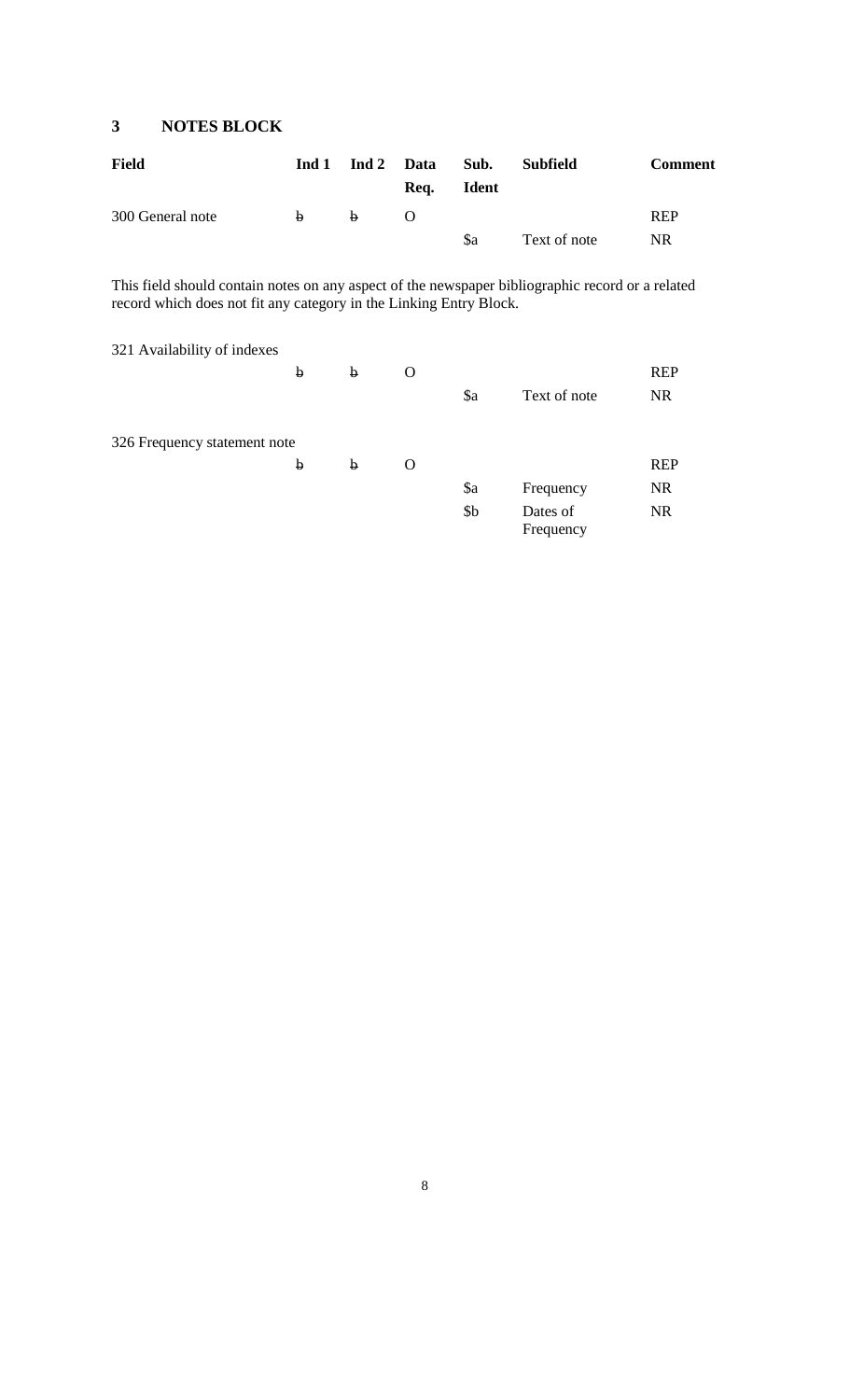### **4 LINKING ENTRY BLOCK**

Ind.  $1 = b$ Ind.  $2 = 0$  Do not print a note 1 Print a note Data requirement: MA

Fields are repeatable. Formatting of 4XX fields is described in *UNIMARC manual*

Fields to be included:

421 Supplement

- 422 Parent of supplement
- 430 Continues
- 431 Continues in part
- 434 Absorbed
- 435 Absorbed in part
- 436 Formed by merger of ... and …
- 440 Continued by
- 441 Continued in part by
- 444 Absorbed by
- 445 Absorbed in part by
- 446 Split into ... and ...
- 447 Merged with ... and ...
- 448 Changed back to ...
- 451 Other ed. in same medium
- 452 Other ed. in another medium
- 453 Translated as
- 454 Translation of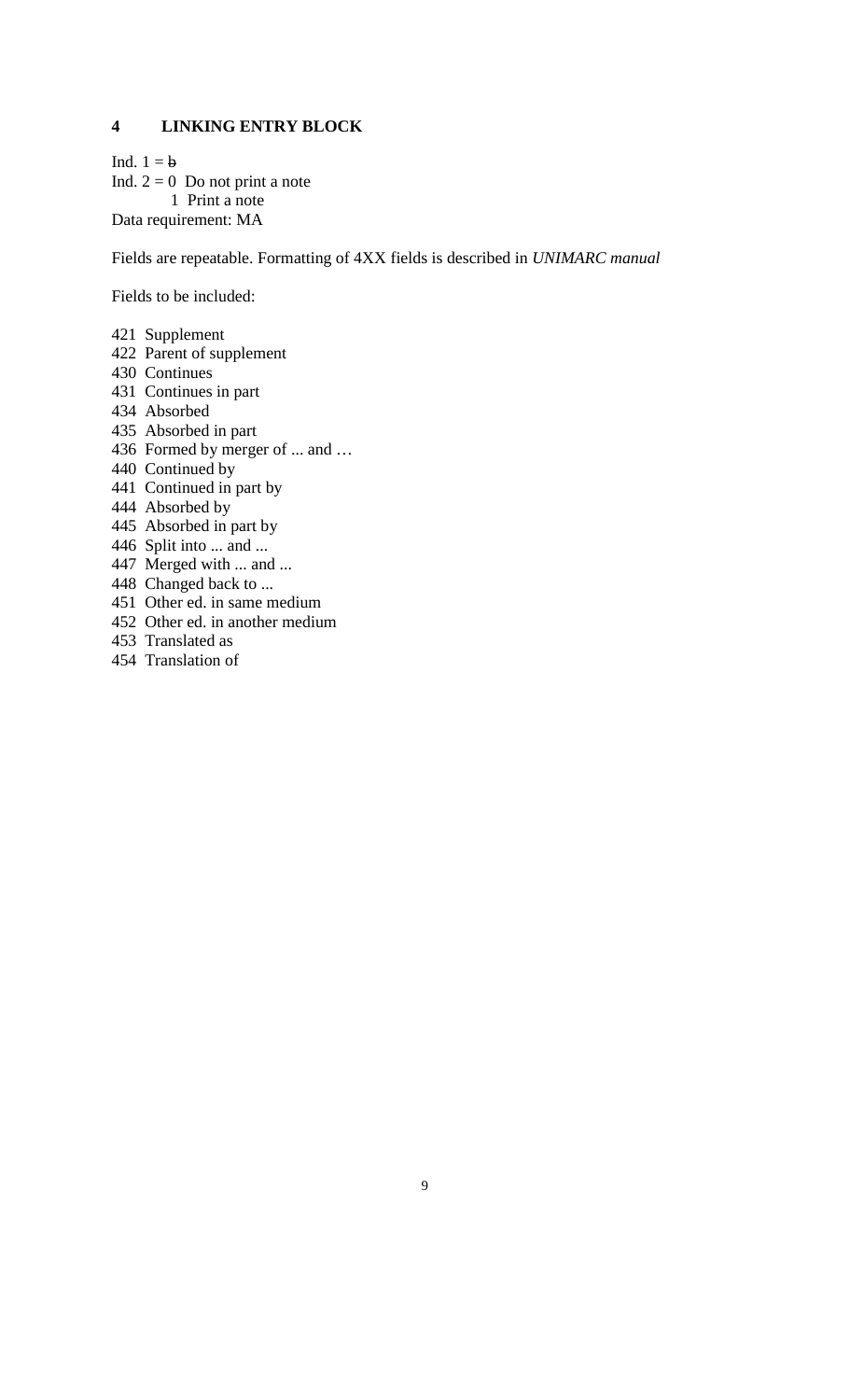# **5- RELATED TITLE BLOCK**

| Field                     | Ind 1            | Ind <sub>2</sub> | Data             | Sub.             | <b>Subfield</b>             | <b>Comment</b> |
|---------------------------|------------------|------------------|------------------|------------------|-----------------------------|----------------|
|                           |                  |                  | Req.             | <b>Ident</b>     |                             |                |
| 510 Parallel title proper |                  |                  | $\boldsymbol{0}$ |                  |                             | <b>REP</b>     |
|                           | $\boldsymbol{0}$ |                  |                  |                  | Title is not<br>significant |                |
|                           | $1\,$            |                  |                  |                  | Title is significant        |                |
|                           |                  | $\mathbf b$      |                  |                  |                             |                |
|                           |                  |                  |                  | \$a              | Title                       | <b>NR</b>      |
|                           |                  |                  |                  | \$e              | Other title info.           | <b>REP</b>     |
|                           |                  |                  |                  | $\mathfrak{h}$ j | Vol. or dates               | <b>NR</b>      |
|                           |                  |                  |                  | $\mathbf{\$n}$   | Miscell. info               | <b>NR</b>      |
| 515 Running title         |                  |                  | $\boldsymbol{0}$ |                  |                             | <b>REP</b>     |
|                           | $\boldsymbol{0}$ |                  |                  |                  | Title is not<br>significant |                |
|                           | $\mathbf{1}$     |                  |                  |                  | Title is significant        |                |
|                           |                  | $\mathbf b$      |                  |                  |                             |                |
|                           |                  |                  |                  | $\$ {a}          | Title                       | <b>NR</b>      |
|                           |                  |                  |                  | \$j              | Vol. or dates               | <b>NR</b>      |
|                           |                  |                  |                  | $\sin$           | Miscell. info               | NR             |
| 517 Other variant titles  |                  |                  | $\boldsymbol{0}$ |                  |                             | <b>REP</b>     |
|                           | $\boldsymbol{0}$ |                  |                  |                  | Title is not<br>significant |                |
|                           | $1\,$            |                  |                  |                  | Title is significant        |                |
|                           |                  | $\mathbf b$      |                  |                  |                             |                |
|                           |                  |                  |                  | $\$ {a}          | Title                       | <b>NR</b>      |
|                           |                  |                  |                  | \$e              | Other Title info            | <b>REP</b>     |
|                           |                  |                  |                  | \$j              | Vol. or dates               | NR             |
|                           |                  |                  |                  | $\mathsf{S}_n$   | Miscell. info               | $\rm NR$       |
|                           |                  |                  |                  |                  |                             |                |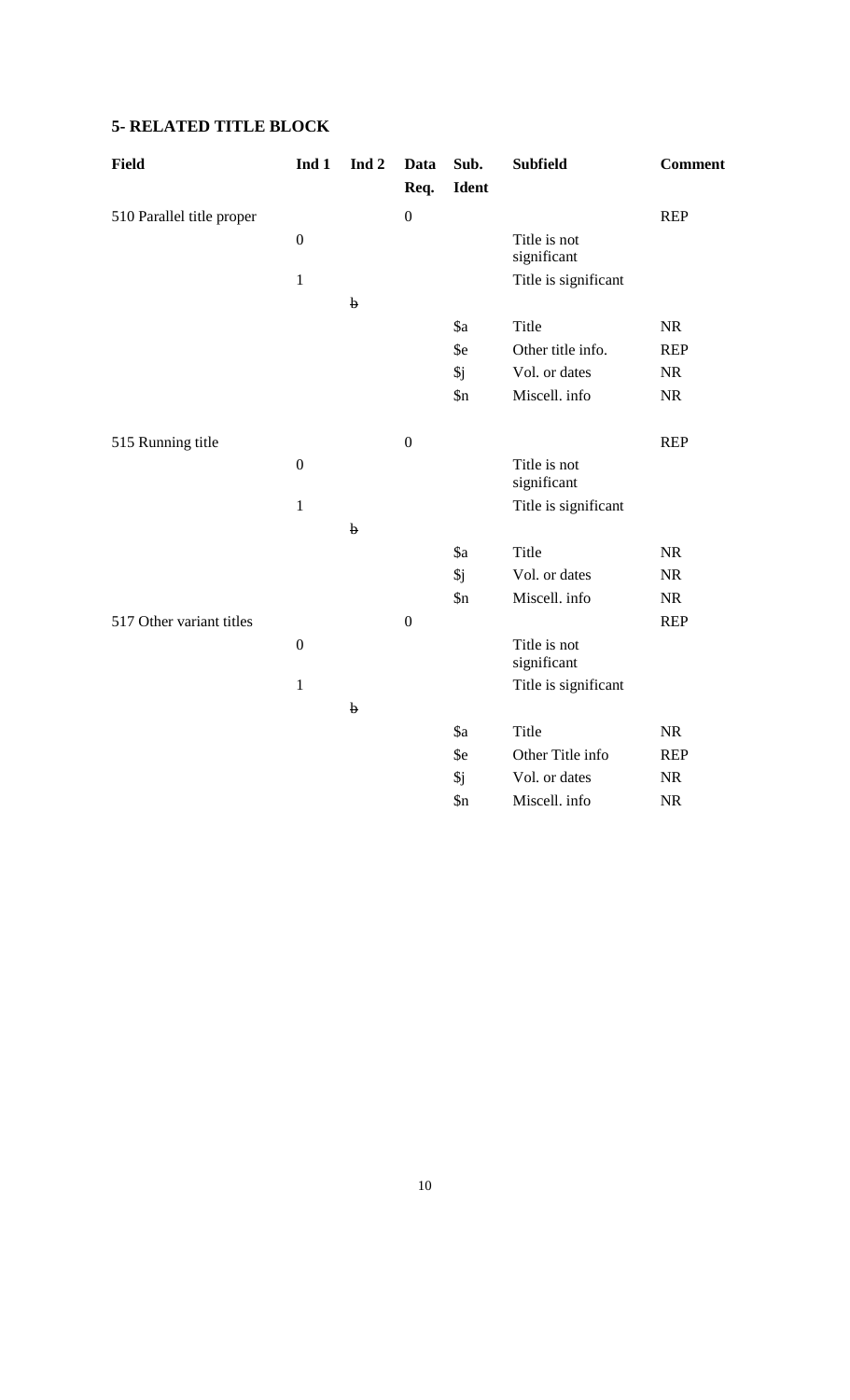| <b>Field</b>     | Ind 1            | Ind 2       | Data | Sub.           | <b>Subfield</b>             | <b>Comment</b> |
|------------------|------------------|-------------|------|----------------|-----------------------------|----------------|
|                  |                  |             | Req. | <b>Ident</b>   |                             |                |
| 520 Former title |                  |             | MA   |                |                             | <b>REP</b>     |
|                  | $\boldsymbol{0}$ |             |      |                | Title is not<br>significant |                |
|                  | 1                |             |      |                | Title is significant        |                |
|                  |                  | $\mathbf b$ |      |                |                             |                |
|                  |                  |             |      | \$a            | Former title proper         | <b>NR</b>      |
|                  |                  |             |      | \$e            | Other title info            | <b>REP</b>     |
|                  |                  |             |      | $\mathsf{S}_n$ | Misc. Info                  | <b>NR</b>      |
|                  |                  |             |      | \$j            | Vol.or dates                | <b>NR</b>      |
|                  |                  |             |      | $\frac{1}{2}X$ | <b>ISSN</b>                 | <b>NR</b>      |

| 530 Key-title |          | $\theta$ |  |                 | <b>REP</b>                          |           |
|---------------|----------|----------|--|-----------------|-------------------------------------|-----------|
|               | $\theta$ |          |  |                 | Key title is same as title proper   |           |
|               |          |          |  |                 | Key title differs from title proper |           |
|               |          | b        |  |                 |                                     |           |
|               |          |          |  | \$a             | Key title                           | <b>NR</b> |
|               |          |          |  | \$ <sub>b</sub> | Qualifier                           | <b>NR</b> |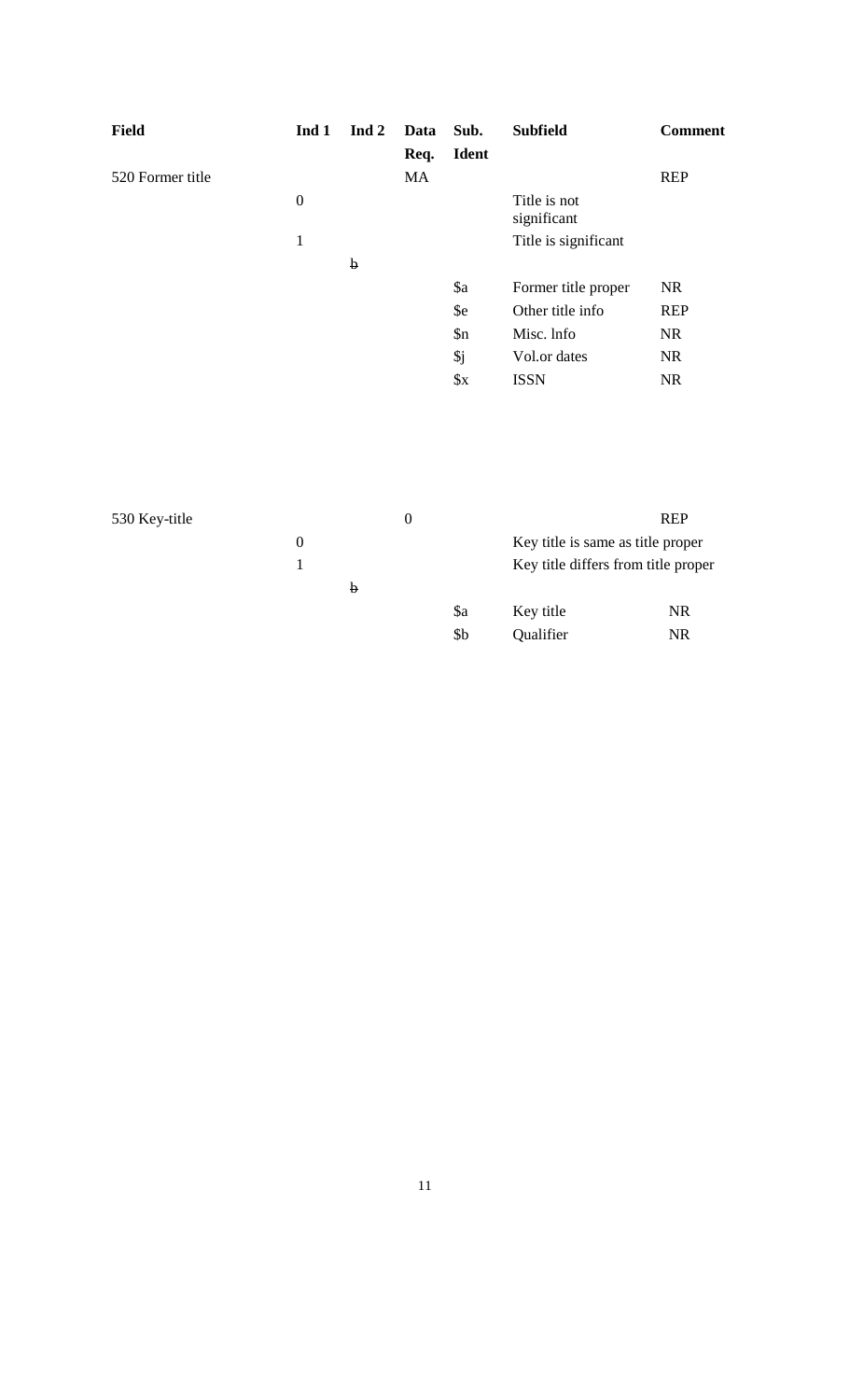# **7 INTELLECTUAL RESPONSIBILITY BLOCK**

| <b>Field</b>                                                 | Ind 1       | Ind $2$      | Data             | Sub.         | <b>Subfield</b>                  | <b>Comment</b> |
|--------------------------------------------------------------|-------------|--------------|------------------|--------------|----------------------------------|----------------|
|                                                              |             |              | Req.             | <b>Ident</b> |                                  |                |
| 701 Personal name - alternative intellectual responsibility  |             |              |                  |              |                                  |                |
|                                                              |             |              | $\boldsymbol{0}$ |              |                                  | <b>REP</b>     |
|                                                              | $\mathbf b$ |              |                  |              |                                  |                |
|                                                              |             | $\theta$     |                  |              | Name entered under<br>forename   |                |
|                                                              |             | $\mathbf{1}$ |                  |              | Name entered under<br>surname    |                |
|                                                              |             |              |                  | \$a          | Entry element                    | <b>NR</b>      |
|                                                              |             |              |                  | \$b\$        | Part of name other<br>than entry | <b>NR</b>      |
|                                                              |             |              |                  | c            | Addition to name                 | <b>REP</b>     |
|                                                              |             |              |                  | \$f          | Dates                            | <b>NR</b>      |
|                                                              |             |              |                  |              |                                  |                |
| 711 Corporate name - alternative intellectual responsibility |             |              |                  |              |                                  |                |

|   |   | 0 |         |                                            | <b>REP</b> |
|---|---|---|---------|--------------------------------------------|------------|
| 0 |   |   |         | Corporate name                             |            |
| 1 |   |   |         | Meeting                                    |            |
|   | 0 |   |         | Name in inverted<br>form                   |            |
|   | 1 |   |         | Name entered under place or jurisd.        |            |
|   | 2 |   |         | Name entered under name in direct<br>order |            |
|   |   |   | $\$ {a} | Entry element                              | NR.        |
|   |   |   | \$b\$   | Subdivision                                | <b>REP</b> |
|   |   |   | c       | Addition to name or<br>qualifier           | NR.        |
|   |   |   |         |                                            |            |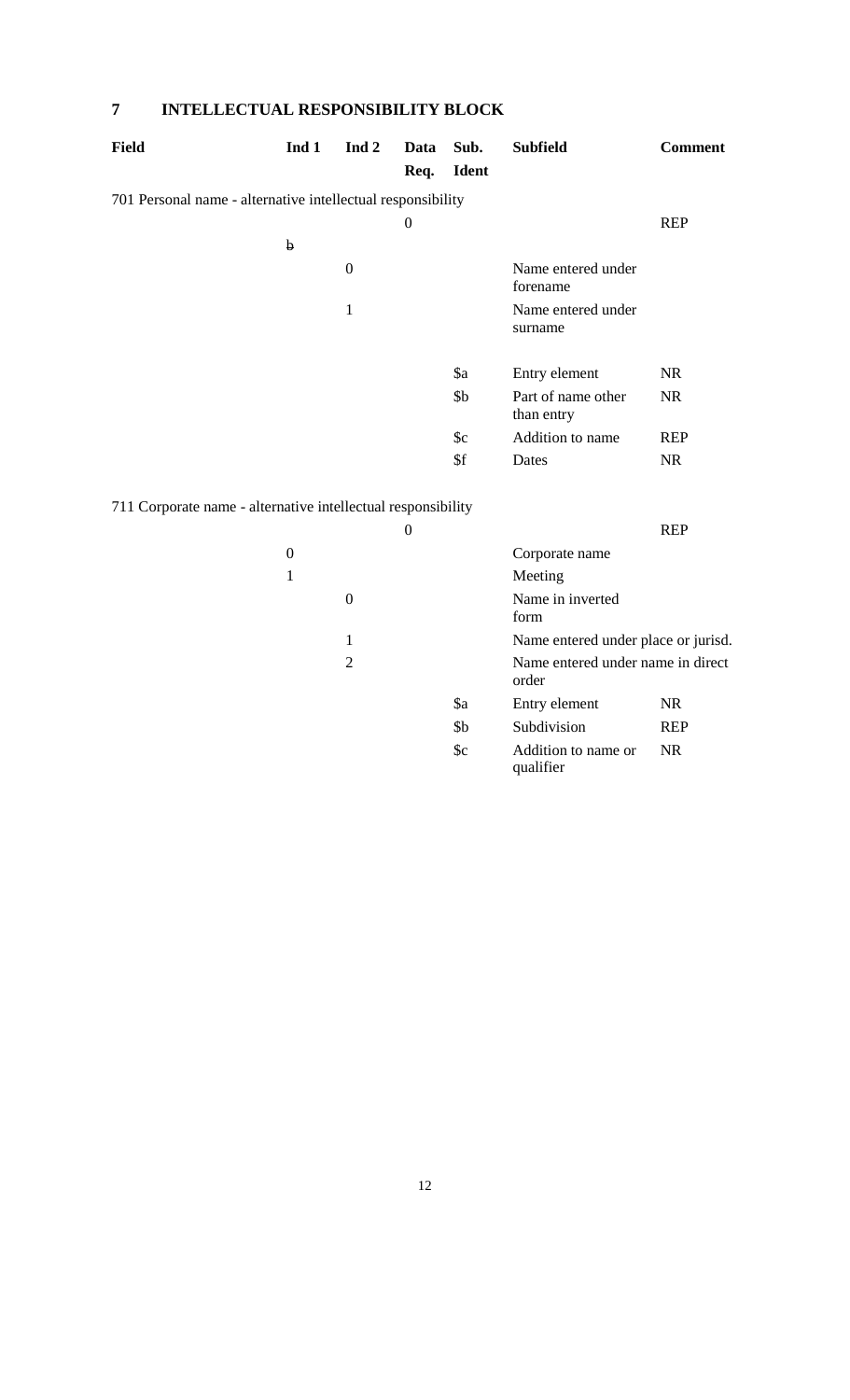# **8 INTERNATIONAL USE BLOCK**

| <b>Field</b>            | Ind 1       | Ind 2          | Data | Sub.         | <b>Subfield</b>      | <b>Comment</b> |
|-------------------------|-------------|----------------|------|--------------|----------------------|----------------|
|                         |             |                | Req. | <b>Ident</b> |                      |                |
| 801 Originating source  |             |                | M    |              |                      | <b>REP</b>     |
|                         | $\mathbf b$ |                |      |              |                      |                |
|                         |             | $\overline{0}$ |      |              | Original cat. agency |                |
|                         |             | 1              |      |              | Transcribing agency  |                |
|                         |             | $\overline{2}$ |      |              | Modifying agency     |                |
|                         |             | 3              |      |              | Issuing agency       |                |
|                         |             |                | \$a  |              | Country              | <b>NR</b>      |
|                         |             |                | \$b  |              | Agency               | <b>NR</b>      |
|                         |             |                | c    |              | Date of transaction  | <b>REP</b>     |
| 805 Holdings data field |             |                | MA   |              |                      | <b>REP</b>     |
|                         | $\mathbf b$ | $\mathbf b$    |      |              |                      |                |
|                         |             |                |      | \$a          | Reporting agency     | <b>REP</b>     |
|                         |             |                |      | \$d          | Inclusive dates      | <b>NR</b>      |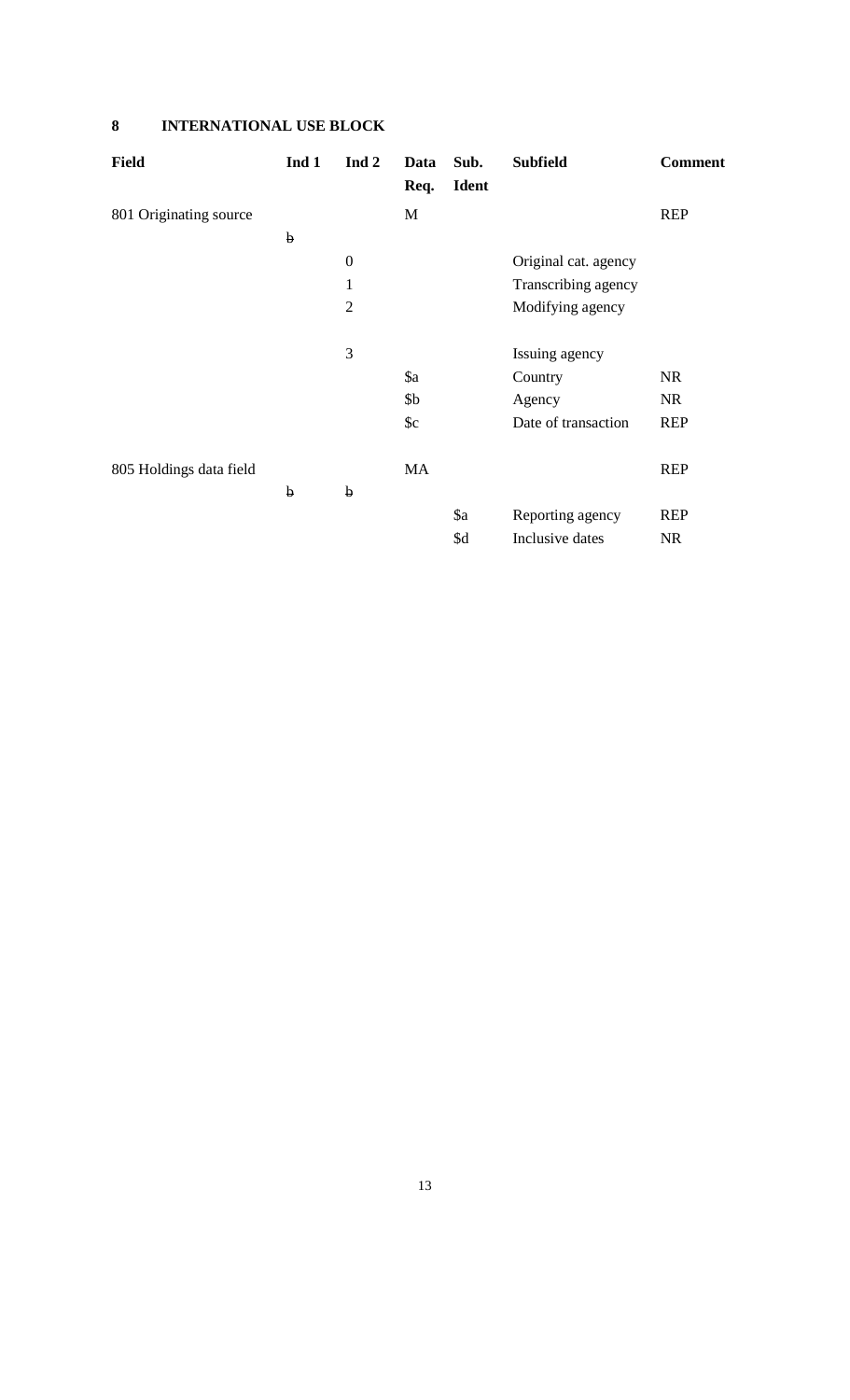### **MANUAL CATALOGUE RECORDS**

#### **1. Newsprint**

The Houston Chronicle. – Vol 1, no.1 (Oct. 14, 1901) – .

■ Houston, Tex. : [Houston Chronicle Pub. Co.], 1901 - .

 $\blacksquare$  -- v. : ill. ; 58 cm.

Daily. ISSN 1234-567 $X =$ The Houston chronicle. USNP sn84-31354.

The Sun. - Vol. 96, no. 135 (Apr. 11, 1983)- . Vancouver, - B.C.: Pacific Press, 1983- . - v. : ill. ; 60 cm.

Daily. Continues: Vancouver Sun. ISSN 0828-1793 = Sun (Vancouver) (CaBVIUCN) 1434.

#### **2. Microform**

Chicago tribune [microform].  $-116^{th}$  year, no. 48 (Feb. 17, 1963) – . – Chicago, Ill. : Chicago Tribune Co., 1963- . –v. : ill. ; 59 cm.

Daily. Continues: Chicago daily tribune. Microfilm. Ann Arbor, Mich.: University Microfilms International. microfilm reels; 35 mm. ISSN 3456-789 $X =$ Chicago Daily Tribune. OCLC 7960181.

Victoria Daily Times [microform]. – Vol. 1. No.1 (June 19, 1884) – v.88, no.126 (Nov. 6, 1971). – Victoria, B.C. : The Times Publishing Co., 1884-1971. – 96v. : ill. ; 60cm.

Daily. Continued by: Victoria Times. Microfilm. Clagary, Alta. : Commonwealth Microfilm Library. 496 microfilm reels; 35mm. (CaBVIUCN) 1151.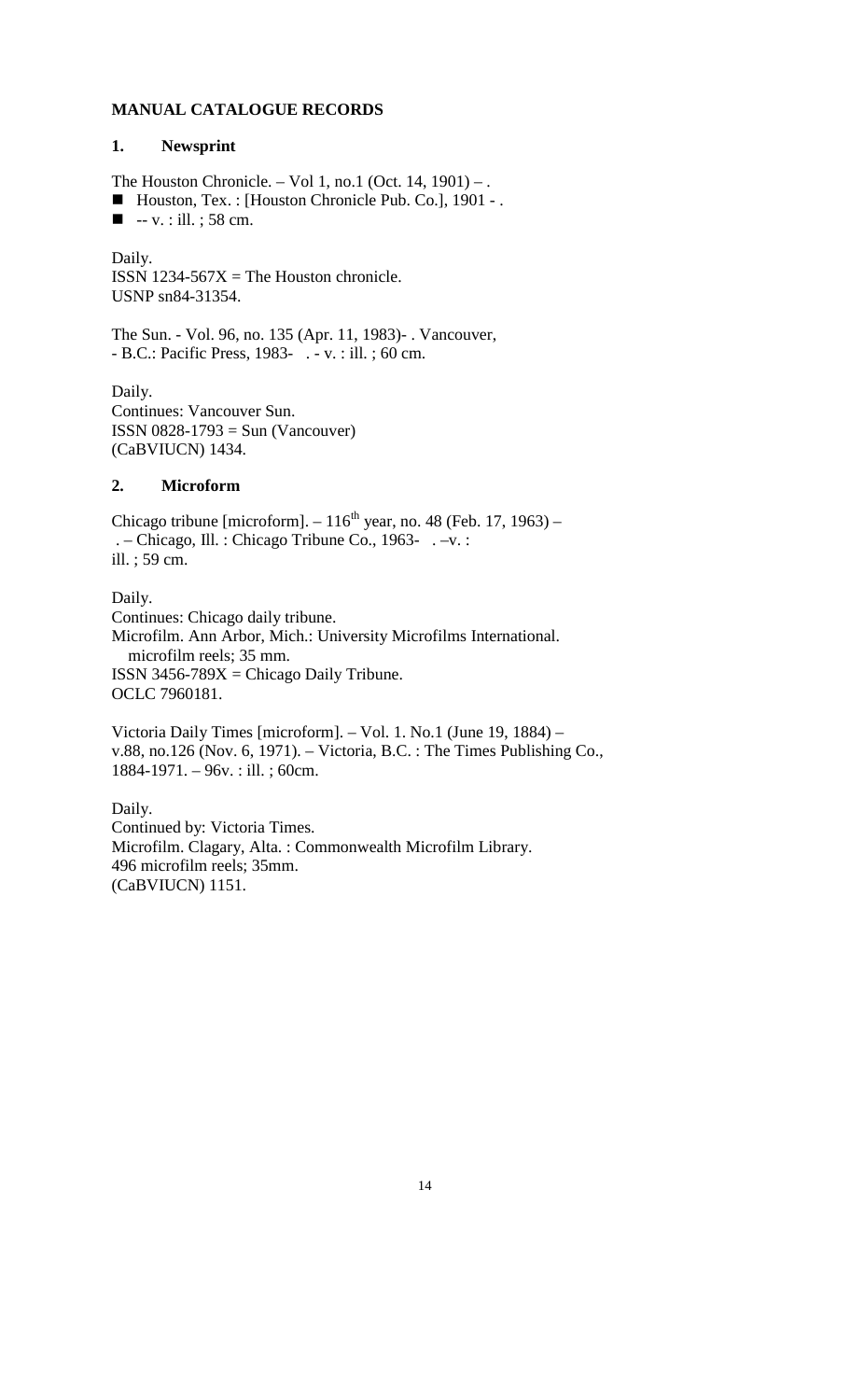# **UNIMARC EXAMPLES**

| 1.  | <b>Newsprint</b> |                                                                   |
|-----|------------------|-------------------------------------------------------------------|
| 001 |                  | sn84-31354                                                        |
| 011 |                  | \$a1234-567X                                                      |
| 100 | bb               | \$a1987010119019999bbb0engy0103bbbb                               |
| 101 | 0 <sub>b</sub>   | \$aeng                                                            |
| 102 | bb               | \$aUS\$btx                                                        |
| 110 | bb               | <b>Sacda</b>                                                      |
| 111 | bb               | \$aey                                                             |
| 200 | 1 <sub>b</sub>   | <b>\$aThe Houston Chronicle</b>                                   |
| 207 | b <sub>0</sub>   | \$aVol. 1, no. 1 (Oct. 14, 1901)-                                 |
| 210 | bb               | \$aHouston, Tex.\$c[Houston Chronicle Pub. Co. 1\$dOct. 14, 1901- |
| 215 | $\mathbf{b}$     | \$av.\$cill.\$d58 cm                                              |
| 326 | bb               | \$aDaily                                                          |
| 530 | 0 <sub>b</sub>   | <b>\$aThe Houston Chronicle</b>                                   |
| 801 | b <sub>0</sub>   | \$aUS\$bDLC'\$c19750907                                           |
| 805 | bb               | \$a0CoLC                                                          |

# **2. Microfilm**

| 001 |                | 7960181                                                 |
|-----|----------------|---------------------------------------------------------|
| 011 |                | \$a3456-789X                                            |
| 100 | bb             | \$a1987010119639999bbb0engy0103bbbb                     |
| 101 | bb             | \$a eng                                                 |
| 102 | bb             | \$aUS\$bil                                              |
| 110 | bb             | <b>Sacda</b>                                            |
| 111 | bb             | \$aey                                                   |
| 200 | 1 <sub>b</sub> | \$aChicago tribune                                      |
| 204 | bb             | \$amicroform                                            |
| 207 | b <sub>0</sub> | \$a116th year, w. 48 (Feb. 17, 1963)-                   |
| 210 | bb             | \$aChicago, Ill.\$cChicago Tribune Co.\$dFeb. 17, 1963- |
| 215 | bb             | \$av.\$cill.\$d59 cm                                    |
| 300 | bb             | \$aMicrofilm. Ann Arbor, Mich.: University Microfilms   |
|     |                | International, microfilm reels; 35mm                    |
| 326 | bb             | \$aDaily                                                |
| 430 | bb             | \$aChicago daily tribune                                |
| 530 | 1 <sub>b</sub> | \$aChicago tribune\$b(Chicago, Ill. 1963)               |
| 801 | b <sub>0</sub> | \$aUS\$bDLC\$c19811130                                  |
| 805 | bb             | \$a0CoLC                                                |
|     |                |                                                         |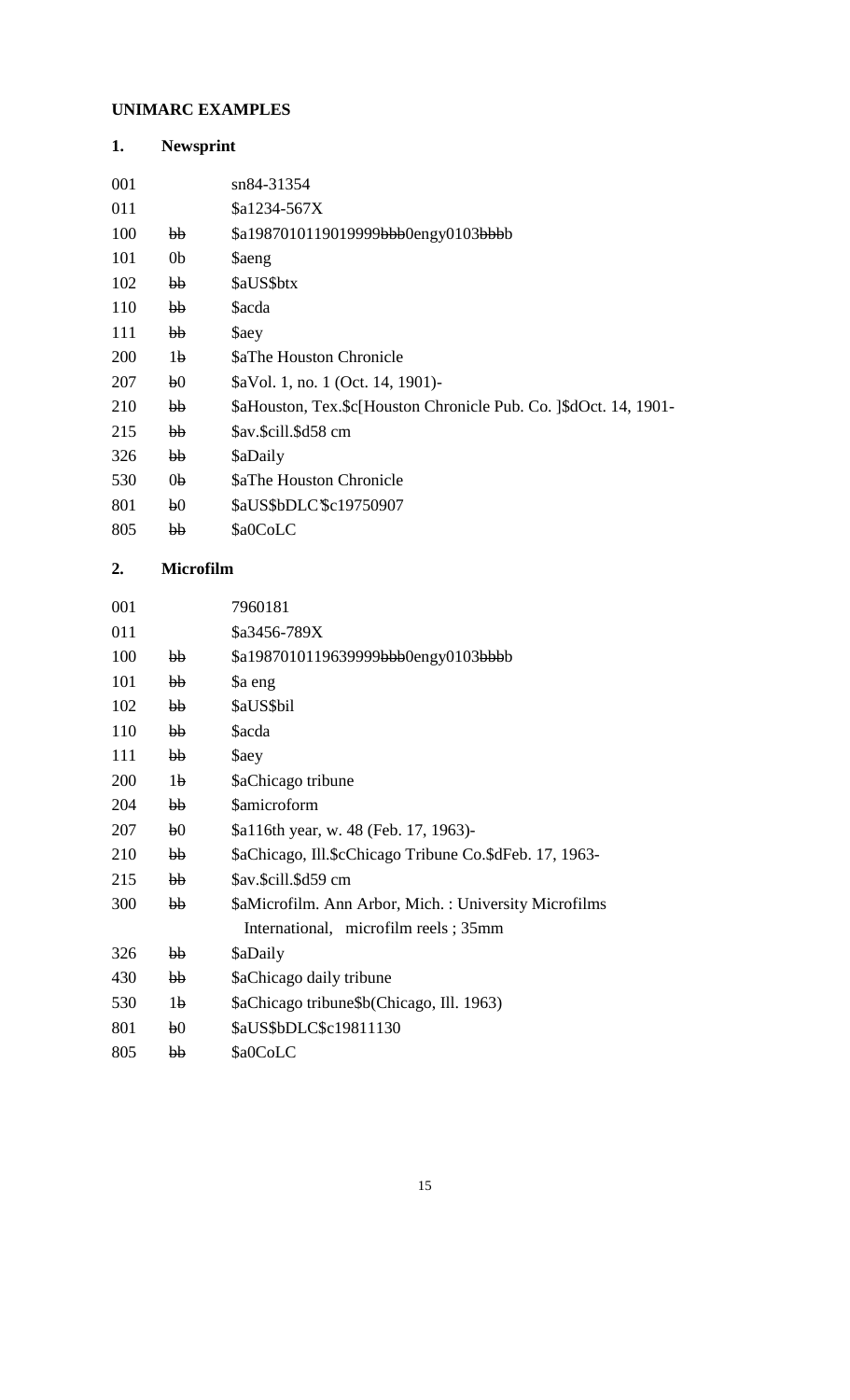# **UNIMARC EXAMPLES (continued)**

| 1.  | <b>Newsprint</b> |                                            |
|-----|------------------|--------------------------------------------|
| 001 |                  | (CaBVIUCN) 1434                            |
| 011 |                  | \$a08281793                                |
| 100 | hh               | \$a19860101a19839999bbbb0engb0103bbbb      |
| 101 | bb               | \$aeng                                     |
| 102 | bb               | \$aCA\$bbc                                 |
| 110 | bb               | <b>Sacca</b>                               |
| 111 | bb               | \$aey                                      |
| 200 | 1 <sub>b</sub>   | \$aThe Sun                                 |
| 207 | b <sub>0</sub>   | \$aVol.96, no.135 (Apr.11, 1983)-          |
| 210 | bb               | \$aVancouver, B.C.\$cPacific Press\$d1983- |
| 215 | hh               | \$av. \$cill. \$d60cm                      |
| 326 | bb               | \$aDaily                                   |
| 430 | b1               | \$12001b\$aVancouver Sun                   |
| 530 | 1 <sub>b</sub>   | \$aSun\$b(Vancover)                        |
| 801 | b <sub>0</sub>   | \$aCA\$bCaOONL\$c19830901                  |
| 805 | hh               | <b>\$aCaBVIUCN</b>                         |

### **2. Microfilm**

|                | (CaBVIUCN) 1151                                                                           |
|----------------|-------------------------------------------------------------------------------------------|
| $b\bar{b}$     | \$al9860l0lbl8841971 <del>bbbb</del> 0eng <del>b</del> 0103bbbb                           |
| 0 <sub>b</sub> | <b>Saeng</b>                                                                              |
| bb             | \$aCA\$bbc                                                                                |
| bb             | <b>Sacaa</b>                                                                              |
| bb             | \$aey                                                                                     |
| 1 <sub>b</sub> | \$aVictoria daily times                                                                   |
| bb             | <b>\$amicroform</b>                                                                       |
| b <sub>0</sub> | $\&$ Nol.1, no.1 (June 9, 1884)-v.88, no.126 (Nov.6, 1971)                                |
| $b\bar{b}$     | \$aVictoria, B.C.\$bThe Times Publishing Co.\$d1884-1971                                  |
| bb             | \$av. \$cill. \$d60cm                                                                     |
| bb             | \$aMicrofilm. Calgary, Alta: Commonwealth Microfilm Library. 496<br>microfilm reels; 35mm |
| bb             | \$aDaily                                                                                  |
| b1             | \$12001b\$aVictoria times                                                                 |
| b <sub>0</sub> | \$aCA\$bCaBVIV\$C19750314                                                                 |
| bb             | <b>\$aCaBVIUCN</b>                                                                        |
|                |                                                                                           |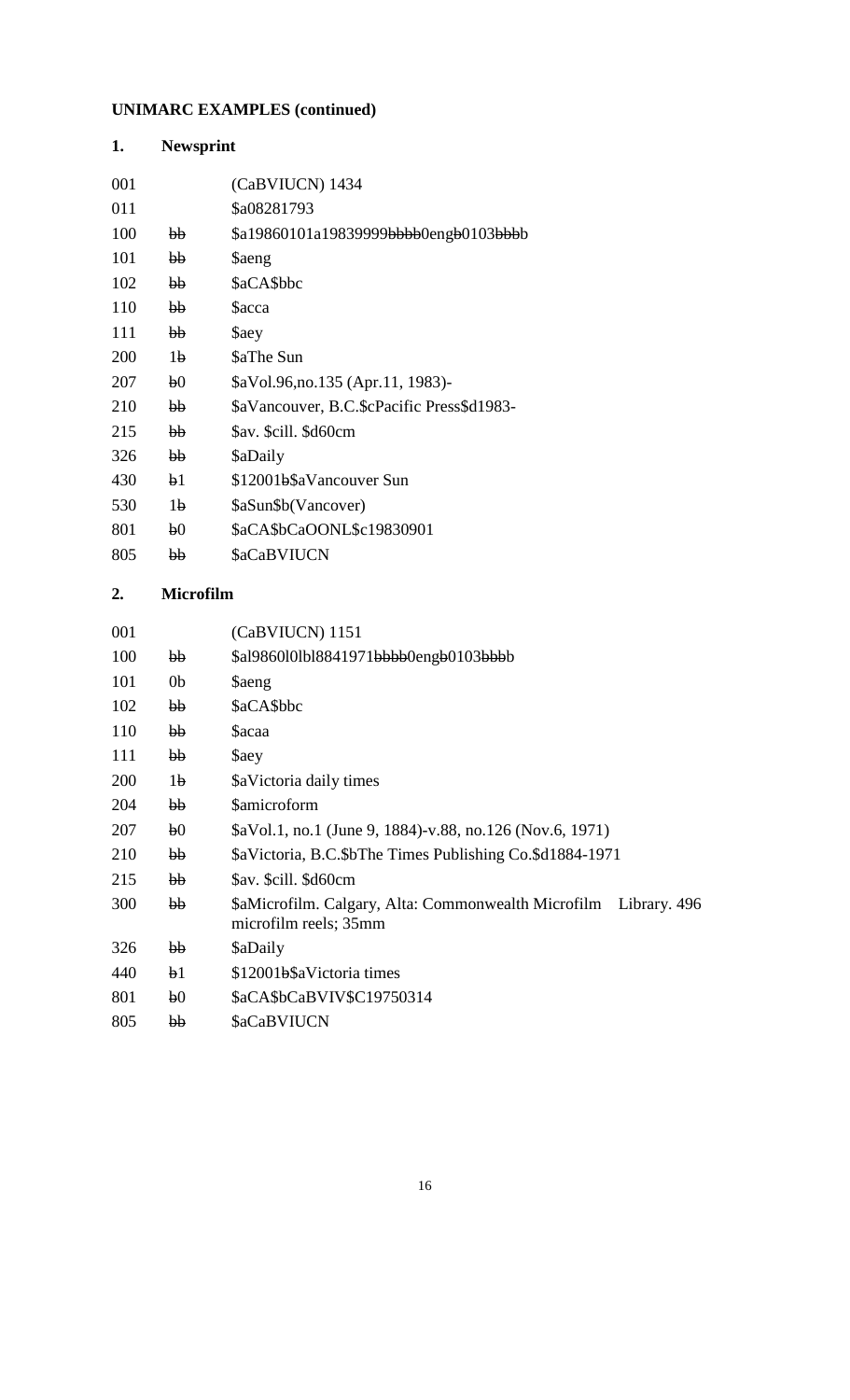Federation lnternationale des Associations de Bibliothècaires et des Bibliotheques Internationaler Verband der bibliothekarischen Vereine und Institutionen Миждународная Федерацня Ъсбпнотечншх Ассоциацний и Учреждений

Chairrnan M.E. Sauer Price Processing Services The Library of Congress WASHINGTON DC 20540 U. S. A. Tel. : (202) 287-5137 Telex 7108 2201 85 LIB CON



Secretary John Byford Bibliographic Services The British Library Sheraton Street London WIV 4BE UNITED KINGDOM Tel.: (1) 323 7171

date your ref.

our ref. subject **TO:** Members of the Standing Committee **DATE:** 16 Aug 88 on Serial Publications

**FROM:** Mary S. Price Chairman, Section on Serial Publications

### **SUBJECT: International Guidelines for the Cataloging of Newspapers**

Attached is the revised version of the Guidelines which incorporates changes suggested as a result of our review of the draft.

Since the UBCIM Office is somewhat eager to go to press on this document, please send any comments you might have by October 15, 1988 to:

> Mr. Robert Harriman Chair, IFLA Working Group on Newspapers Serial. Record Division Library of Congress Washington, DC 20540

Thank you for your prompt attention to this matter. I'm sure you will all join me in commending the Working Group - and especially Bob and Hana -- for the excellent job they did on these Guidelines.

Attachment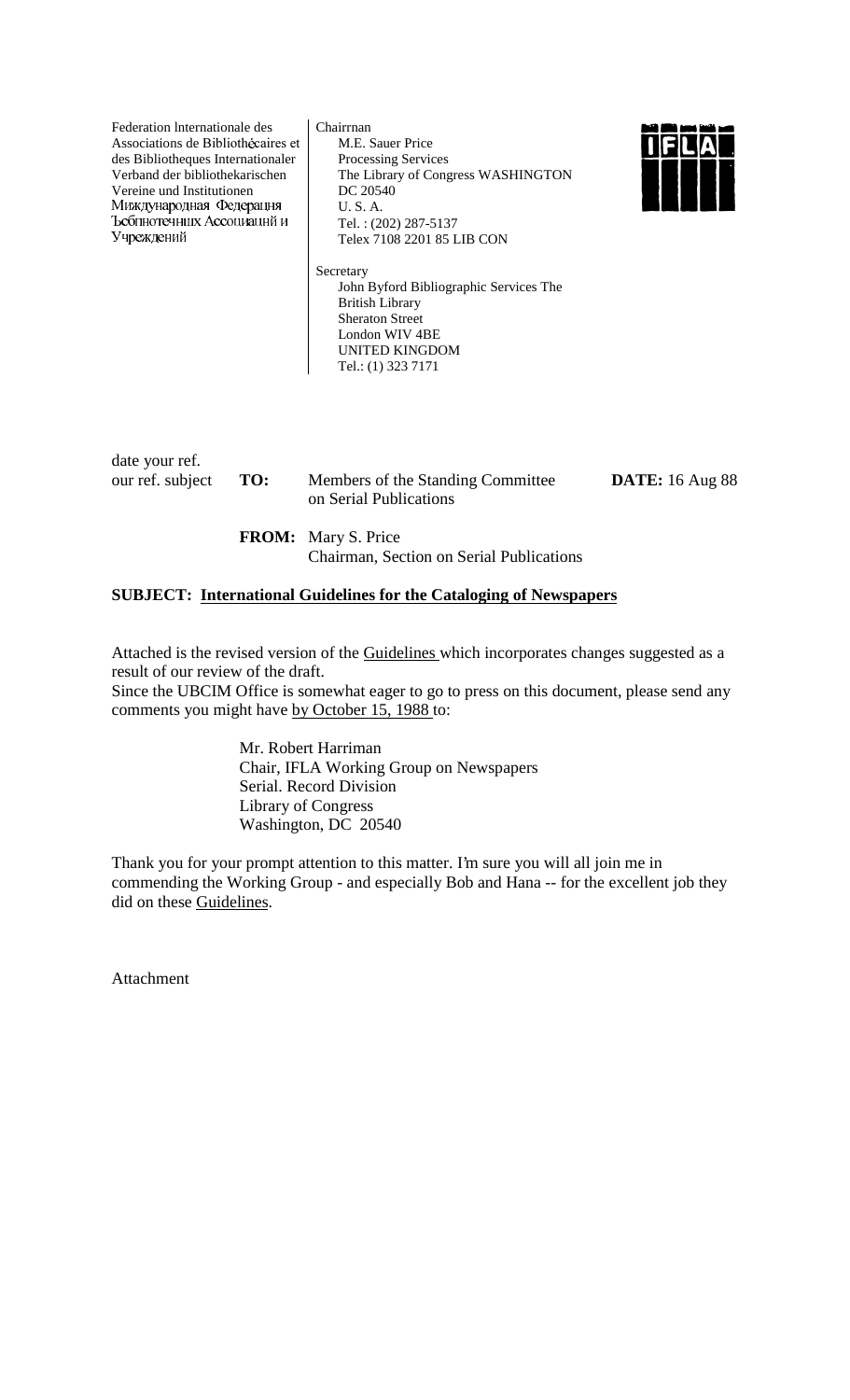# IFLA **WORKING GROUP ON NEWSPAPERS**

To: Mary S. Price July 19, 1988 Chairman, IFLA Section on Serial Publications c/o Processing Services The Library of Congress Washington, DC 20540

**From:** R. B. Harriman, Jr. Chairman, IFLA Working Group on Newspapers Hana Komorous Member, IFLA Working Group on Newspapers

Dear Mary

Enclosed please find the revised version of the. *International Guidelines for the Cataloguing of Newspapers*. This revised text reflects the decisions resulting from a review of the draft Guidelines by the membership of the WG. It also incorporates comments received after the circulation of the draft text. Detailed report on the review process is attached for your information.

We wish to take this opportunity to express our thanks to the members of the Standing Committee of the Section on Serial Publications who supported the work on this document.

Enclosures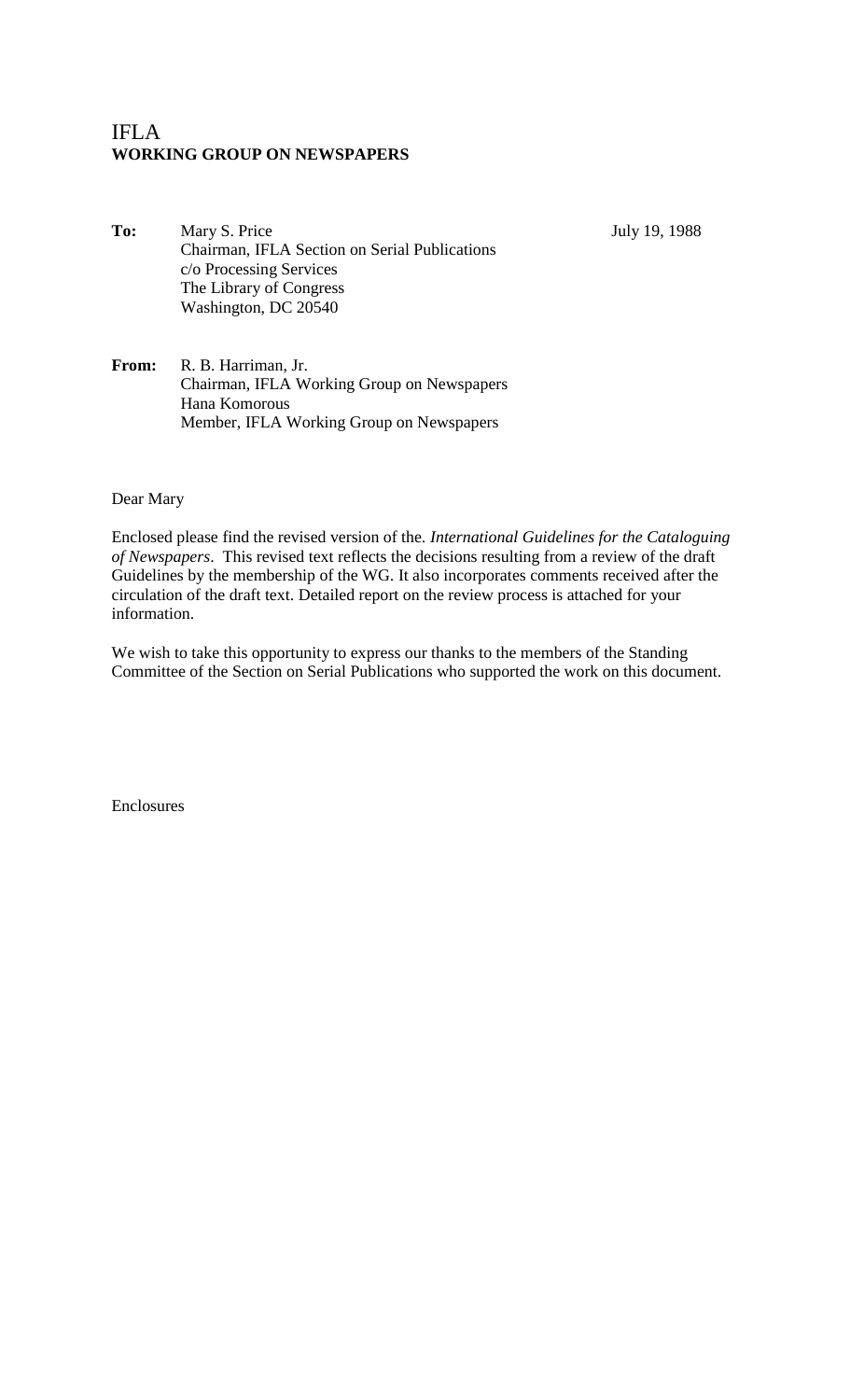# **DISTRIBUTION LIST OF THE FIRST DRAFT (MARCH 1986)**

| H. J. Aschenborn | State Library, Pretoria                    |
|------------------|--------------------------------------------|
| H. Bergmann      | Universitatsbibliothek Wien                |
| E. Delaunay      | Bibliotheque Nationale, Paris              |
| G. Franzmeier    | Staatsbibliothek, Berlin                   |
| I.P. Gibb        | British Library, London                    |
| C. Girard        | Bibliotheque Nationale, Paris              |
| S. Green         | British Library, London                    |
| W. Hoefig        | Staatsbibliothek, Berlin                   |
| E. Johansson     | British Library, London                    |
| H.A. Koch        | Staats- und Universitatsbibliothek, Bremen |
| F. Krause        | Deutsche Staatsbibliothek, Berlin (DDR)    |
| F. Kroller       | University Library, Graz                   |
| J. Mannerheim    | Kungliga Biblioteket, Stockholm            |
| F. Perraud       | Bibliotheque Nationale, Paris              |
| M. Price         | Library of Congress, Washington, D.C.      |
| M. Scott         | National Library of Canada, Ottawa         |
| P. Scott         | National Library, New Zealand              |
| P. Szentirmay    | National Library, New Zealand              |
| L. Taylor        | State Library, Pretoria                    |
| W. Ubbens        | Staats- und Universitatsbibliothek, Bremen |
| J.I. Whiffen     | University of Victoria Library, B.C.       |
| A.W. Willemsen   | Koninklijke Bibliotheek, Gravenhage        |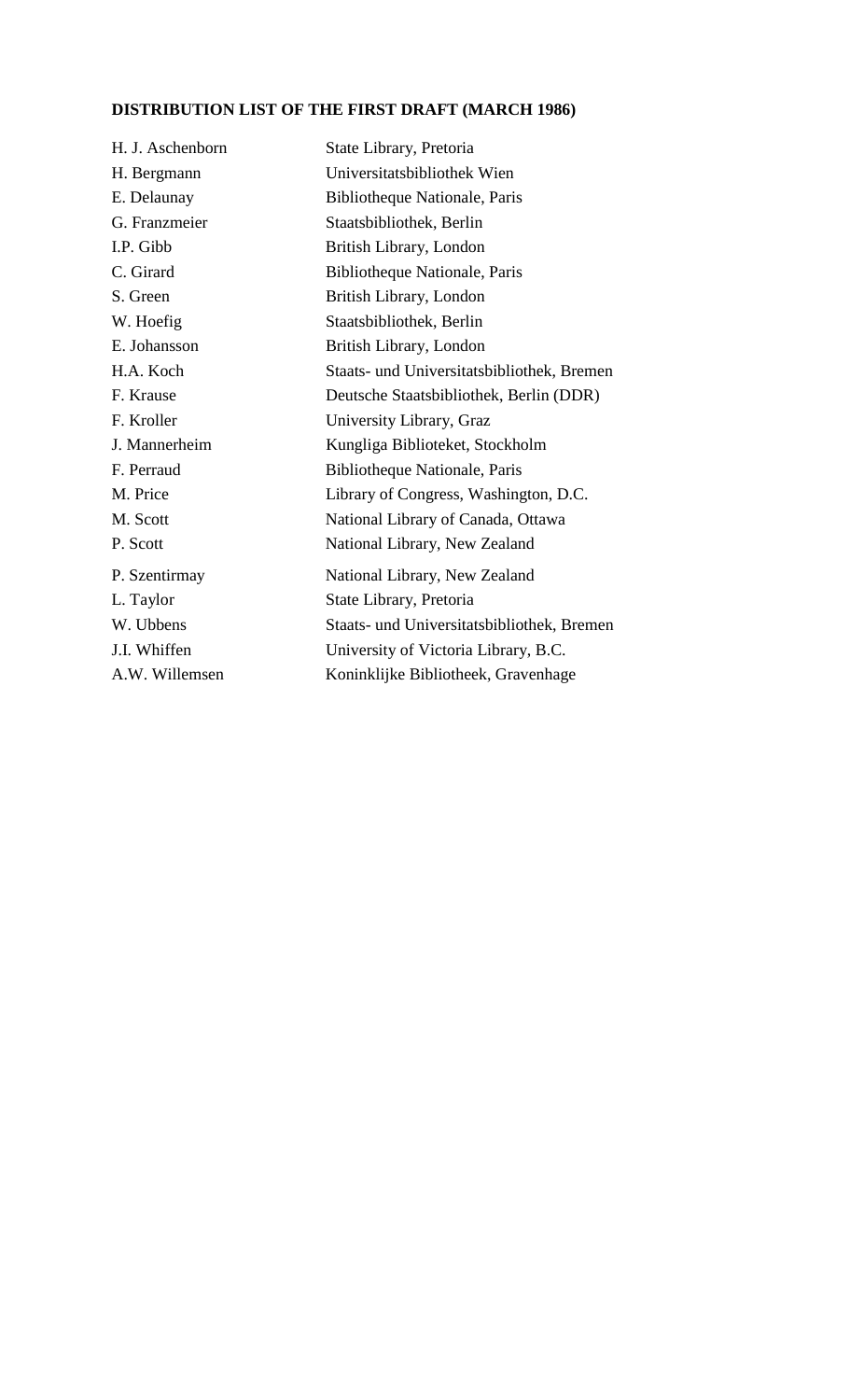Compatibility with the CCF: Common Communication Format (1) was considered at the request of the Standing Committee. Subsequent investigation revealed that records created according to UNIMARC(2) specifications are "mappable" to the CCF format. Therefore, cataloging data for newspapers created according to the proposed guidelines can be accommodated in CCF.

This concept was discussed with Peter Simmons, one of the editors of the CCF, who concurred with these conclusions.

Hana Komorous July 1988

- 1. *CCF: The Common Communication Format*. Paris: Unesco, 1984.
- 2. *UNIMARC manual*. London: IFLA UBCIM Programme, 1987.